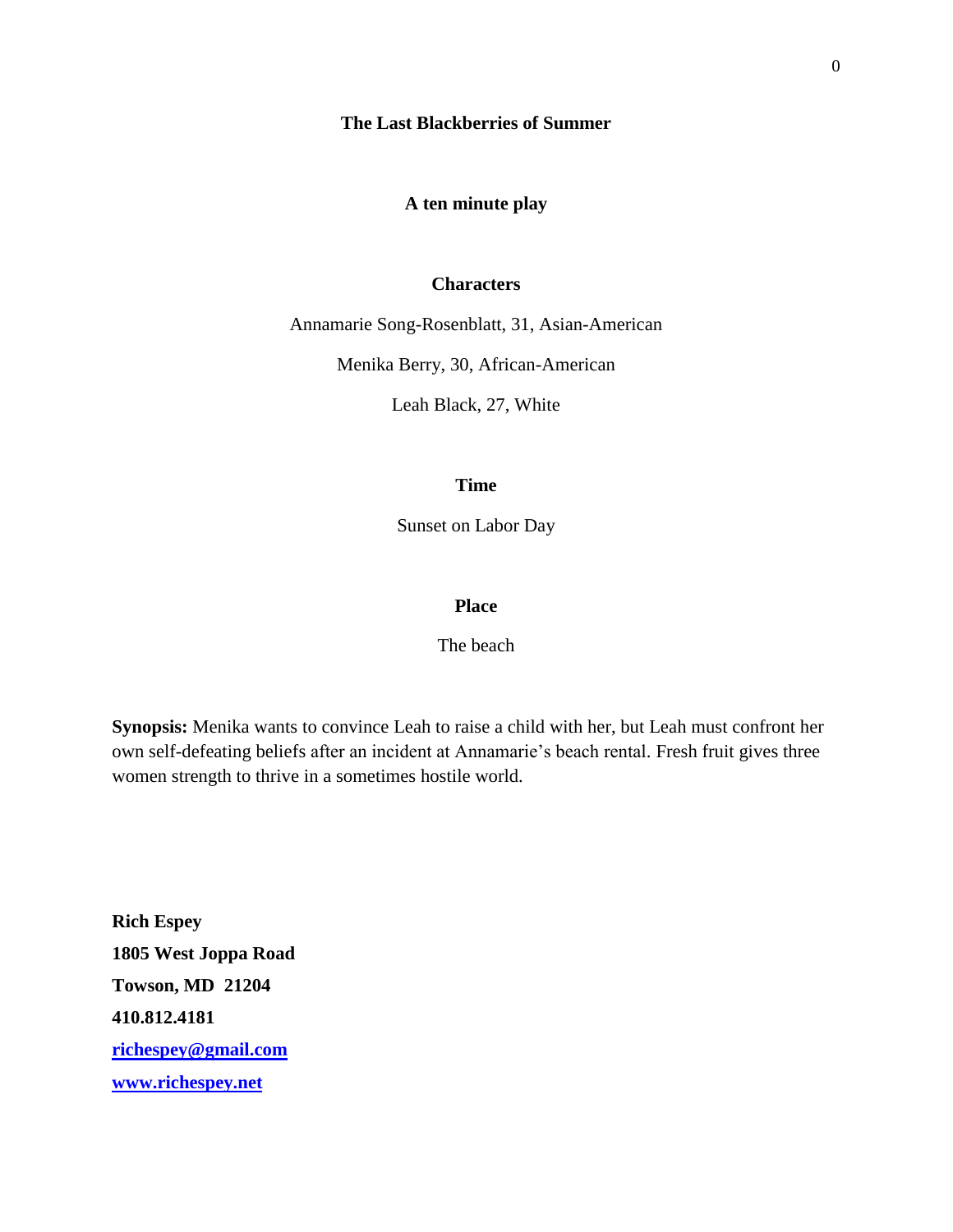#### **The Last Blackberries of Summer**

#### **A ten minute play**

*(A beach. Reddish light of late summer twilight. Gulls squawk and waves break gently. MENIKA, 30, black, tall, slender, in a red halter top and summery skirt, lies on a towel. LEAH, 27, white, tattooed but not heavily, pierced but not excessively, in a black swimsuit, gives her a massage. There is an overstuffed canvas beach bag. There are three wine glasses, a bottle of white wine, and a plate of cheese, and an empty towel.)*

# **MENIKA**

Ooooh, that feels so good.

#### **LEAH**

Turn your feet in a little. There we go.

*LEAH kneads her way up MENIKA's legs.*

#### **MENIKA**

Whoa, do your fingers walk like that on your clients?

#### **LEAH**

It depends.

#### **MENIKA**

On what?

#### **LEAH**

On whether I want to see them again. On how much of a tip I think I can get. On how good they smell.

> *LEAH turns MENIKA over and kisses her. LEAH looks up and out.*

Little shits! You got a problem? Huh?

*ANNAMARIE, 31, Asian-American, in a polo and Capri pants, is there. She carries a handheld electronic device somewhat larger than the average cellphone and a container of blackberries (the actual fruit, not the technology).*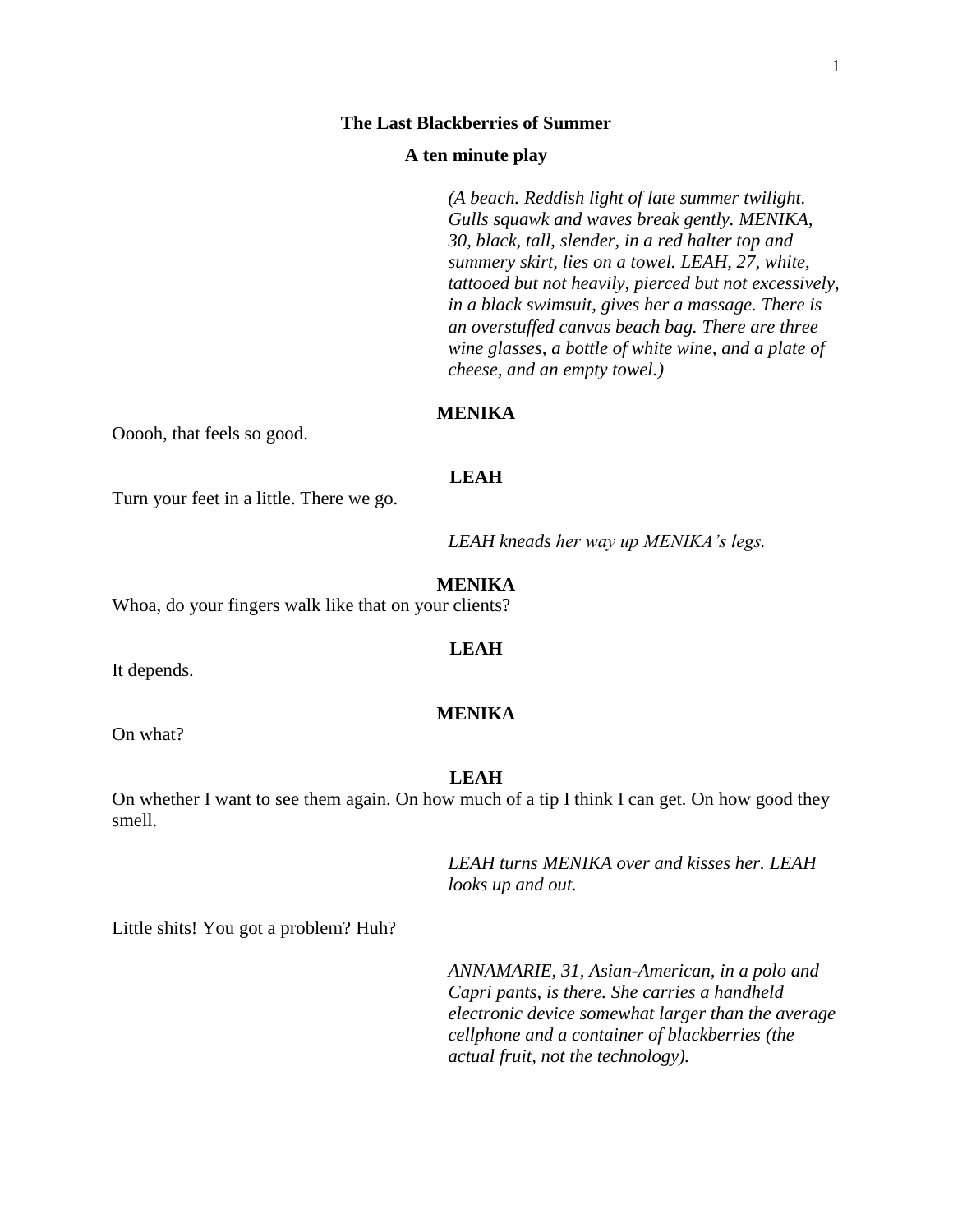#### **ANNAMARIE**

I brought some blackberries –

# **LEAH**

You come here and repeat that! Say that to my face! Yeah, I'm talking to you!

*LEAH grabs some blackberries and hurls them in the direction of her anger.*

### **MENIKA**

**LEAH**

**MENIKA**

Lee!

I am SO SICK –

They're just kids, Leah.

*LEAH reaches for more blackberries. ANNAMARIE protects them.*

# **ANNAMARIE**

Don't waste them. This is all that's left.

#### **LEAH**

You see what happens? That's what happens!

# **MENIKA**

When you do that they form an opinion -

#### **LEAH**

Good!

#### **ANNAMARIE**

Guys, this Pinot is awesome. And these blackberries are full of antioxidants. Here. Drink. Eat. Cheese. Beach. Fun! David and I get some pretty weird looks, too.

> *ANNAMARIE positions the electronic device carefully on her towel, almost as if it were a baby.*

## **LEAH**

Little toads.

#### **ANNAMARIE**

Oh, Emma's fine, by the way. Just another false alarm.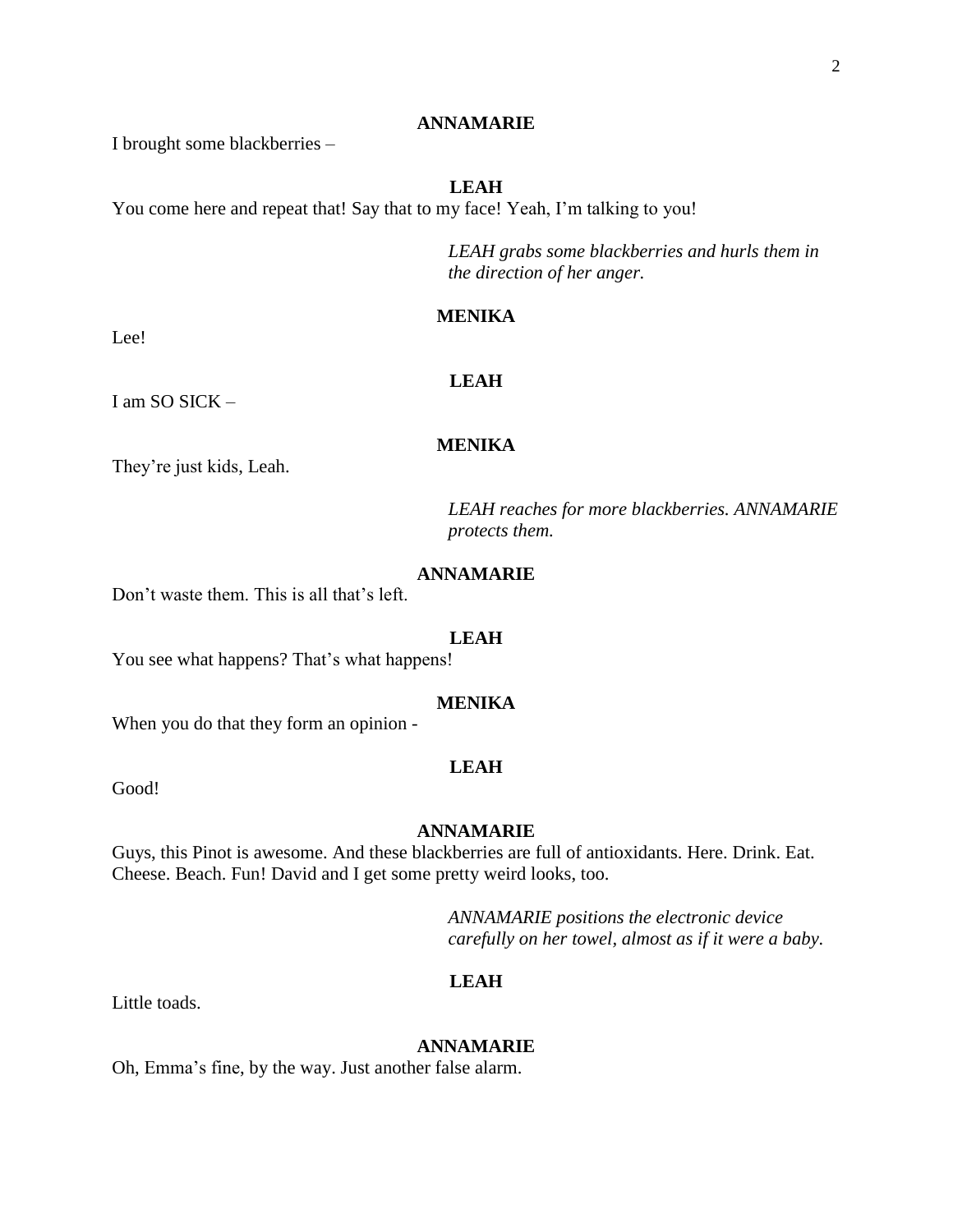# **LEAH**

Maybe you should send that thing back.

# **MENIKA**

Maybe you should just relax.

# **LEAH**

Beep! Beep! Beep! It's a little hard to relax with the constant BEEP! BEEP! BEEP!

*ANNAMARIE speaks into the device.*

# **ANNAMARIE**

It's OK Emma! (*to LEAH*) Shhhh. She can hear us.

#### **LEAH**

Inside? What, is she bionic?

# **ANNAMARIE**

It transmits from anywhere. Even at work I can soothe my child. Even from the ER at 3:30 a.m., no matter how *cwazy* it is, isn't that right, Miss Emma Jane Song-Rosenblatt-Williamson-Williams?!

*ANNAMARIE speaks into the device.*

Hmmm…she looks flushed.

# **LEAH**

Wait, what is her name?

# **ANNAMARIE**

I would totally recommend melding your names and not hyphenating. David and I were both hyphenated kids ourselves, and the grandparents were pretty insistent that we keep all the names, and so we have the unique Emma Jane Song-Rosenblatt-Williamson-Williams!

*The electronic device emits three beeps.* 

Oooohhh…who is at 99.4. (*to the device*) David, please check Emma! But if you do hyphenate, keep the first names simple. So, if you guys hyphenate you'll be…Berry…

# **MENIKA**

(*indicating Leah*) Black.

# **ANNAMARIE**

Or Black-Berry!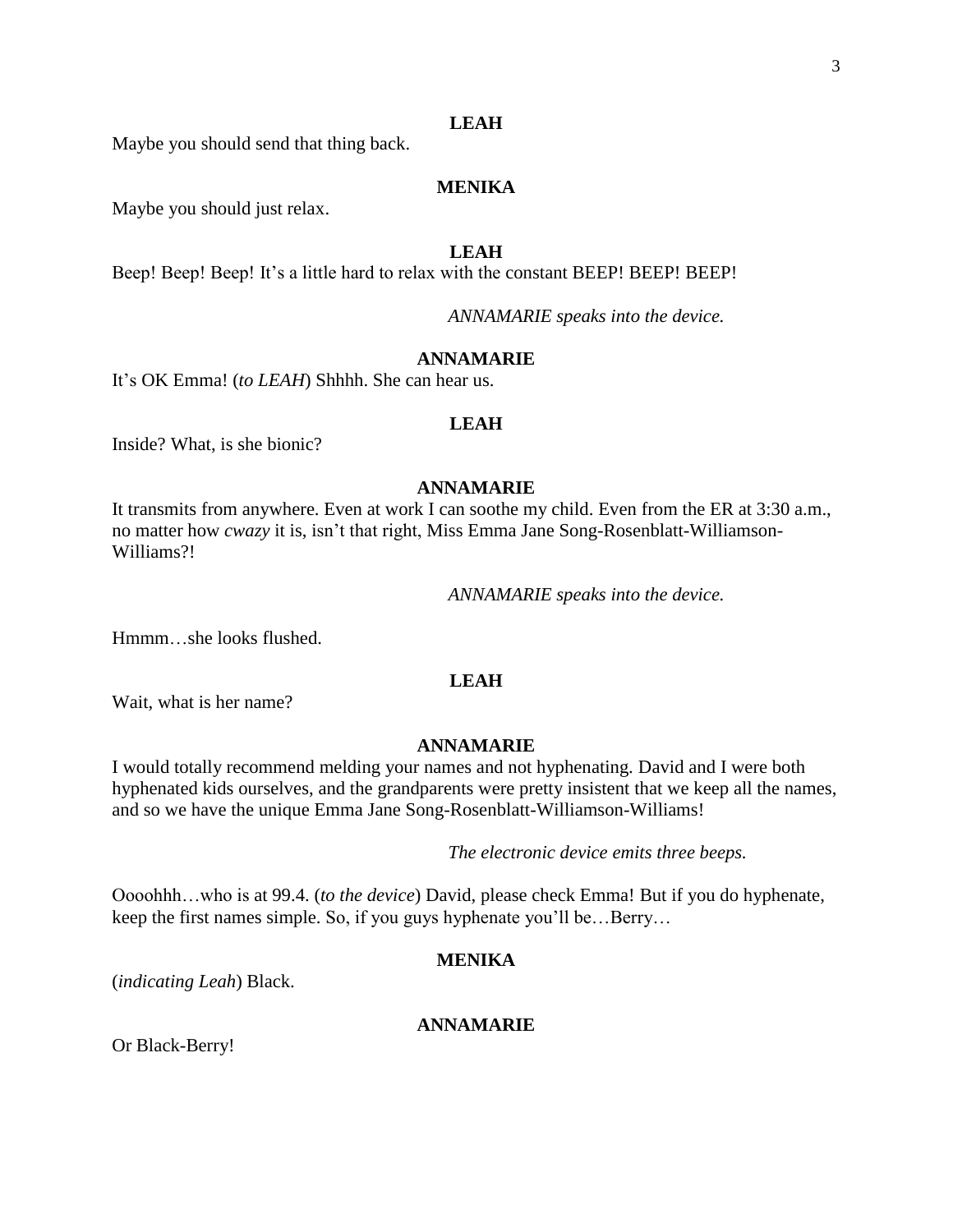# **LEAH**

# **ANNAMARIE**

Oh my God! Carrie Black-Berry!

*ANNAMARIE pops a blackberry into her mouth and does the same for each successive name.*

Or Terry! Or Jerry! Barry!! Barry Black-Berry!!!

# **MENIKA**

We haven't even -

# **ANNAMARIE**

Or Mary!

Ha ha.

*ANNAMARIE offers blackberries to LEAH, who refuses.*

# **LEAH**

Holy Mother of God…

## **MENIKA**

I just want to wait till…we know it's working.

#### **ANNAMARIE**

It'll work. Simon's the best. Over 80 percent success. How many embryos did you get to blast?

# **MENIKA**

Eight.

#### **ANNAMARIE**

Eight??!! My God, Menika! Do you know how many couples would kill for eight frozen blastocysts? You are so set. Awww, next Labor Day you will be here with little Carrie Black-Berry…I can do her first well-baby check right here! And we're gonna get you your own VideoNanny... You know, with in vitro you guys might get two. Or three. Carrie, Terry and Mary!

# **LEAH**

I'm gonna take a walk.

*LEAH storms into a pair of shorts.*

#### **MENIKA**

Lee. Leah!!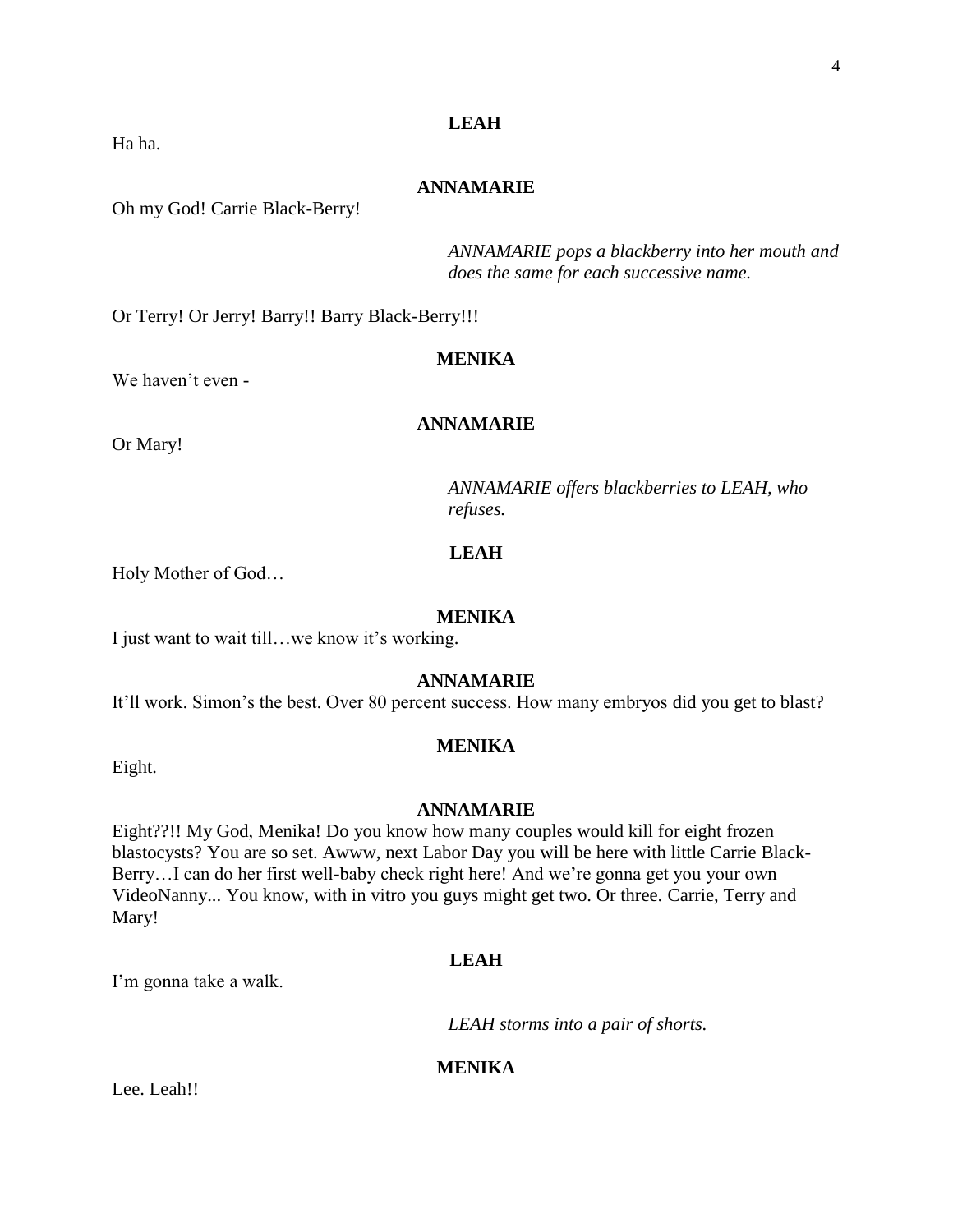#### **ANNAMARIE**

Menika, your life is gonna be so great. It is! Isn't that right, Miss Emma Wemma Lemma!! Aren't kids awesome??!!

> *A large piece of kelp is hurled at LEAH and hits her.*

# **LEAH**

What the fuck? Hey! HEY!!

*LEAH charges after the culprit.*

# **MENIKA**

I'm sorry.

# **ANNAMARIE**

No, hey… I could have used her when I overheard that woman in the supermarket on Friday. "God, *every*body's got an Asian nanny." Practically the first thing I heard when we got here. Oh well. Stuff like that just makes it easier to go back to the city, right?

So. Menika. You guys are really ready?

# **MENIKA**

Yes. Very ready.

#### **ANNAMARIE**

Was it 30? 'Cause I feel like 30 really pushed me. And it shouldn't, really.

# **MENIKA**

I started thinking about this when we were in college.

#### **ANNAMARIE**

Seriously? That is so not where I was in college.

#### **MENIKA**

And I started having this baby right after we graduated.

#### **ANNAMARIE**

Huh?

# **MENIKA**

You went off to the Italian Olive Harvest. I went to Doctor Simon's Ovum Harvest.

# **ANNAMARIE**

You're serious.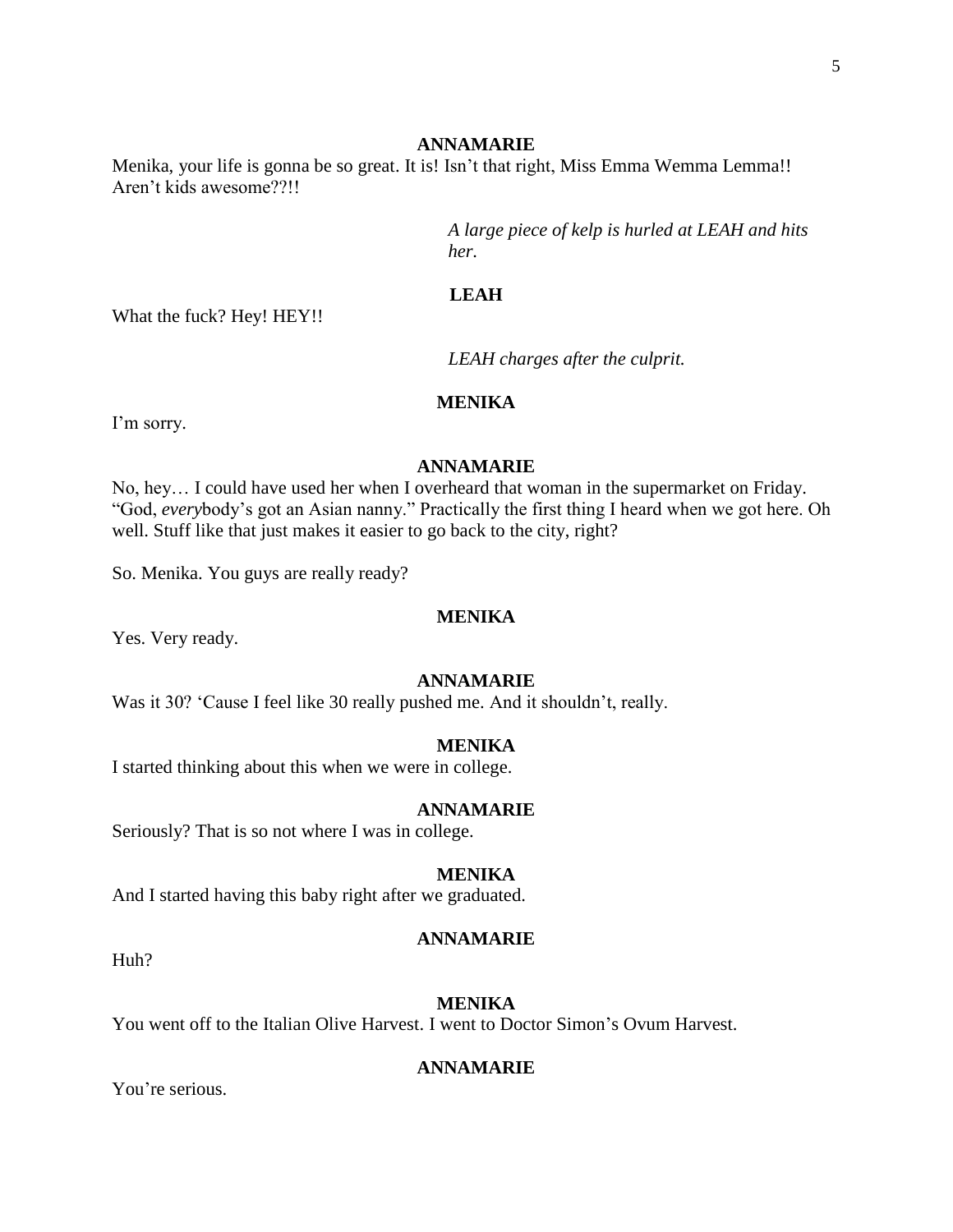#### **MENIKA**

I felt ready. And that I could excel, you know? Did you feel that? That you were not only ready, but ready to excel?

#### **ANNAMARIE**

More wine?

# **MENIKA**

No thanks. So Dr. Simon harvests eight, and I pick the donor…and they all make it!?...she wants to start right away and we set it all up and I'm all ready to go it alone…and this voice calls out to me, "Wait. Wait for the right person to share this with." So we freeze those eight little balls. For seven years.

#### **ANNAMARIE**

Seven years? You've had these for seven years?

#### **MENIKA**

I needed to wait 'til I found the right person. *(beat)* She's very different in the city.

#### **ANNAMARIE**

Oh, sure! Sure!

#### **MENIKA**

I'm glad we both found our right person. Sad… no one would bat an eye if David and I kissed on the beach.

#### **ANNAMARIE**

Or if you wheeled his baby around the supermarket.

#### **MENIKA**

Shouldn't the right person make it easy to ignore ignorant people?

#### **ANNAMARIE**

Look, if you've waited seven years…All I'm saying is that you would still excel on your own.

*The baby cries louder. The device beeps louder.*

Oh God. Oh GOD!!!

*ANNAMARIE is gone. The baby shrieks. MENIKA looks at the monitor for a while. She sings a little lullaby into the device then rocks the device and dances with it. The baby's sounds are gentle. MENIKA gently puts down the device and dances;*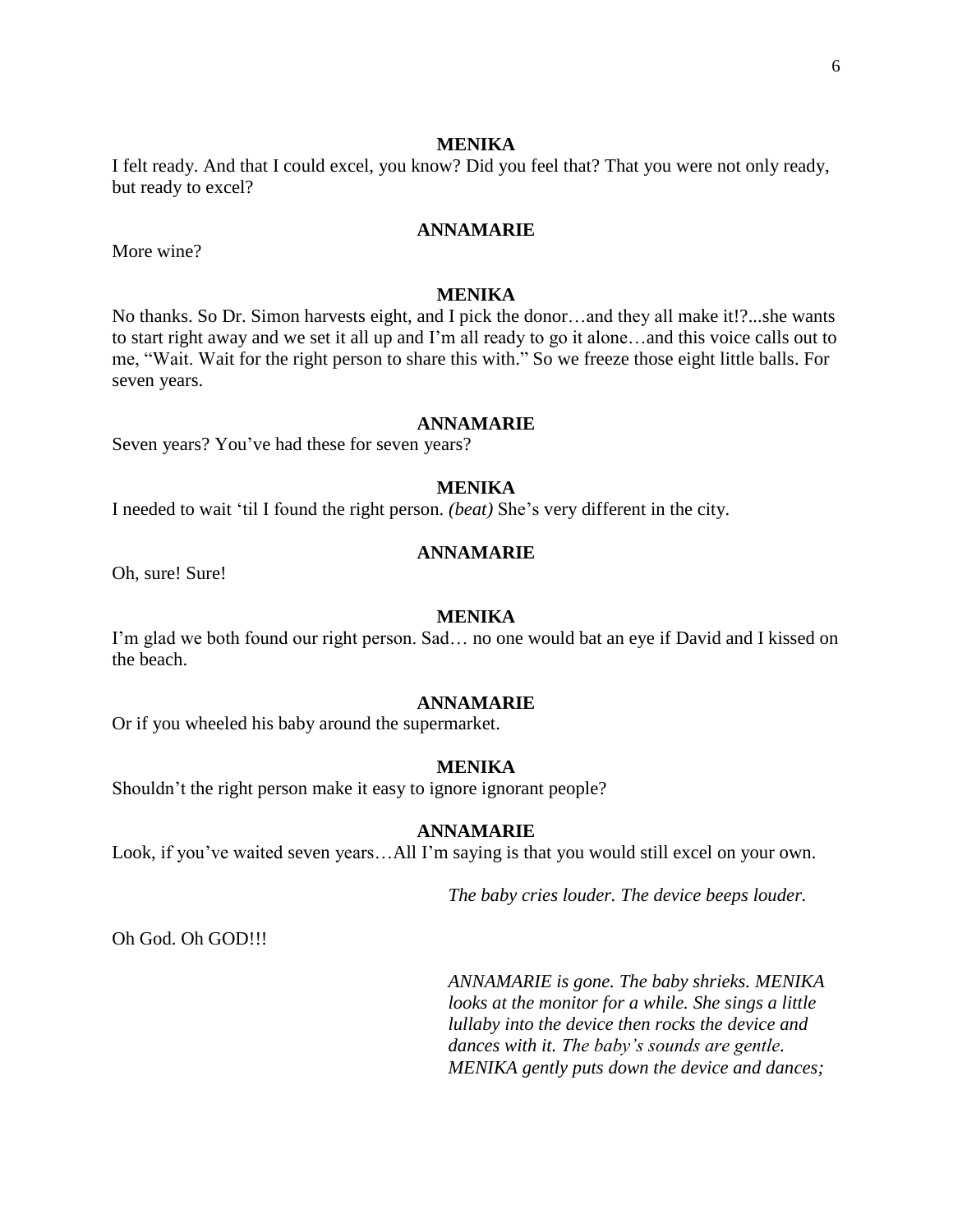*we might well assume she's a professional dancer. LEAH is there. She's wet.*

### **MENIKA**

Did you chase them into the ocean?

# **LEAH**

I decided to go in. Cool off. Sorry if I offended.

*LEAH shakes her hair; water sprays around.*

# **MENIKA**

Careful! The VideoNanny.

#### **LEAH**

Where's Annemarie?

*MENIKA indicates the device. LEAH shakes her hair directly at it. MENIKA turns off the device. LEAH pours some wine and eats some cheese.*

# **MENIKA**

It's Annamarie. Look, I know this weekend has not been your thing. This time tomorrow we'll be home, we'll go for a long walk, lie out in the park and blend in with all the other exotic folk - Leah! You promised.

**LEAH**

**MENIKA**

**LEAH**

# It's organic tobacco.

Cigarettes can not be organic!

I just needed to relax.

# **MENIKA**

You said you'd quit.

#### **LEAH**

I bet smoke sets that thing off. BEEP! BEEP! Non-uterine mother puts Baby in danger!

# **MENIKA**

Not just for the baby. For you.

#### **LEAH**

Here, I'll have some anti-oxidants.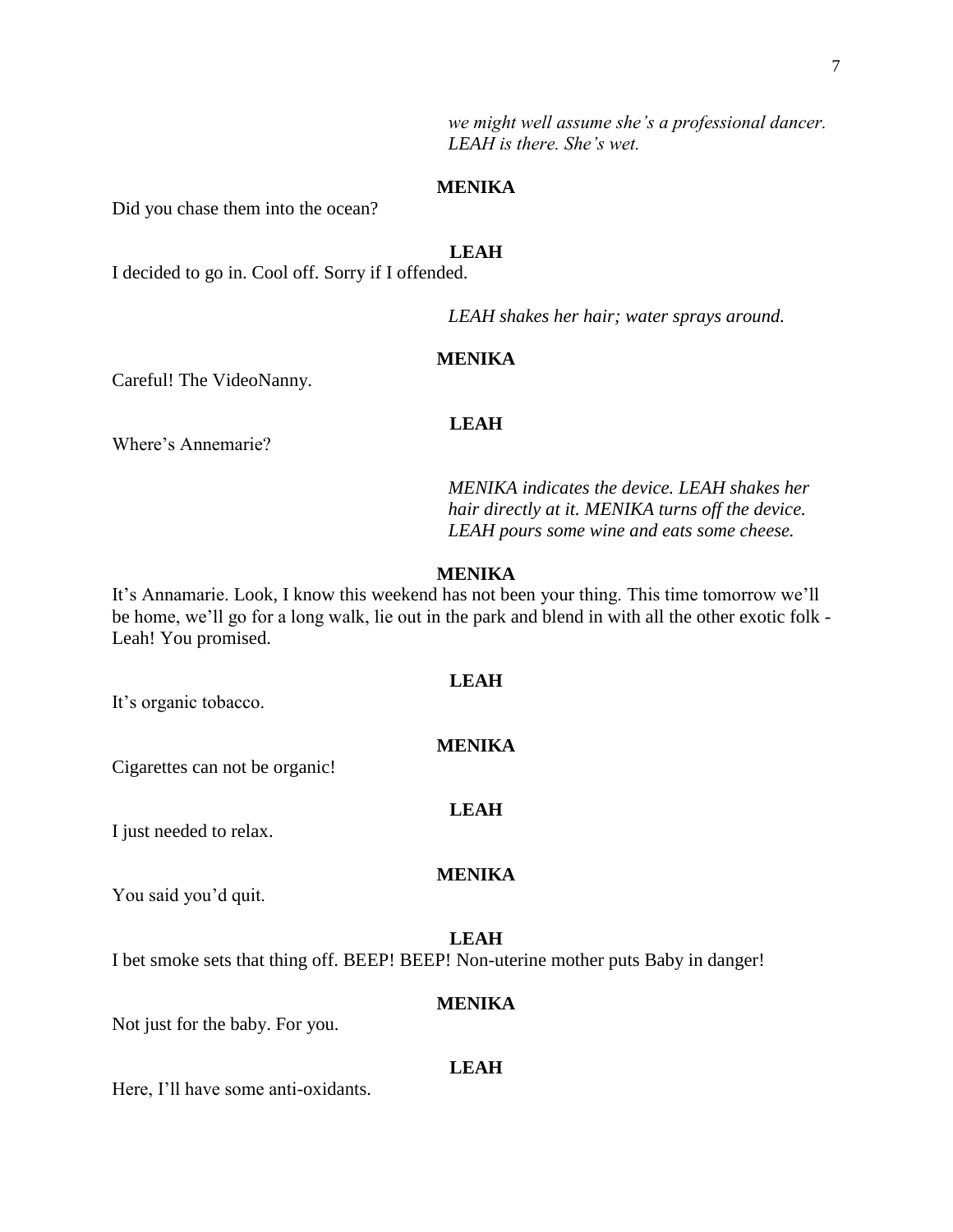Mmmm, delicious. Maybe it's because Ann**A**marie has washed them so thoroughly and has named them so lovingly and ascribed different personality traits to them…

# **MENIKA**

And for my sake. I need you around.

# **LEAH**

Yeah, I do a pretty good job chasing the assholes away.

#### **MINEKA**

I can take care of myself.

# **LEAH**

Then you don't need me.

# **MENIKA**

Who else is going to hand mash locally grown produce into baby food*?*

# **LEAH**

You mean who else is *cwazy* enough -

#### **MENIKA**

We don't have to be like Annamarie.

#### **LEAH**

I don't have a problem with Annamarie. I rather like her jaunty hair flip and her slightly outdated yet flattering Capri pants.

# **MENIKA**

Then what's the problem? That the baby won't look like you? That people will think you're the nanny?

Whoa, where did that come from?

#### **MENIKA**

**LEAH**

Do you want out?

# **LEAH**

Out?

# **MENIKA**

I need to know now because I do not want to do this alone!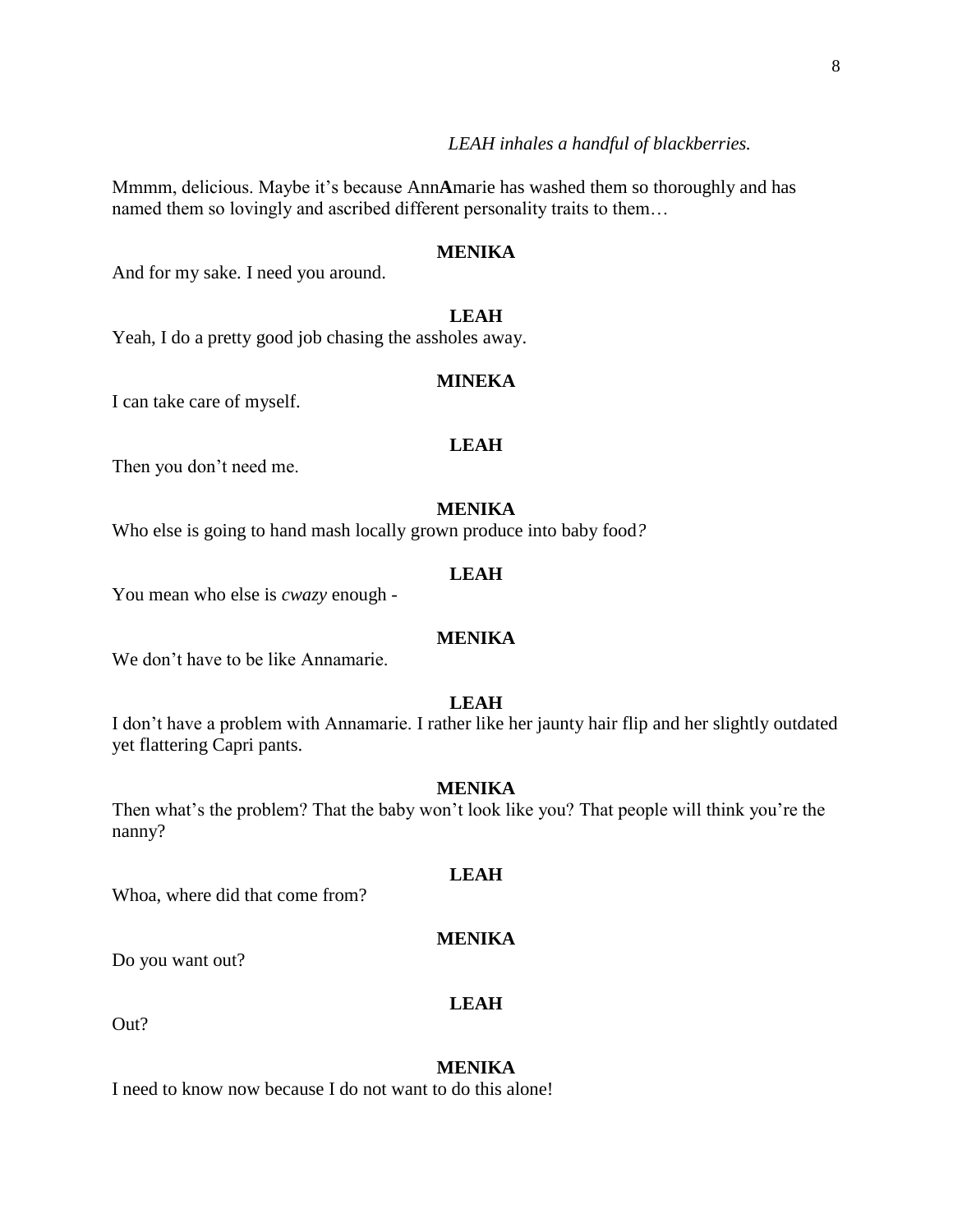### **LEAH**

Maybe you should do it alone. (*beat*) It's easier for a child to be raised by a single mom than by two moms. (*beat*) And it's better.

# **MENIKA**

Leah, I'm already pregnant. I went to Doctor Simon last week.

# **LEAH**

You're lying.

# **MENIKA**

Damn, how did you know?

#### **LEAH**

It takes nine days for a pregnancy test to show up. Why do I know that? And I know you. You would not for one nanosecond do that without telling me.

#### **MENIKA**

Look, we've still got the appointment with Doctor Simon on Wednesday. And the thought of going there without the running commentary of my best friend beside me frightens me immensely. It's positively *cwazy*.

> *LEAH turns on the device. ANNAMARIE is heard singing softly to EMMA. Then a recorded lullaby is heard. MENIKA and LEAH watch the device. ANNAMARIE is there.*

#### **ANNAMARIE**

She's fine. She was lying on the sensor and it was hurting her widdle bum-bum. David just laughed at me. "I'm fully functional. Go have another glass of wine." Solid advice, I guess.

> *LEAH hands ANNAMARIE the device. ANNAMARIE turns it off.*

No, she'll be fine. More Pinot, please!!!

*No one moves. ANNAMARIE pours some wine.*

It's getting a little chilly.

*ANNAMARIE examines the blackberry container.*

The last blackberries of summer.

*ANNAMARIE offers the blackberries to MENIKA.*